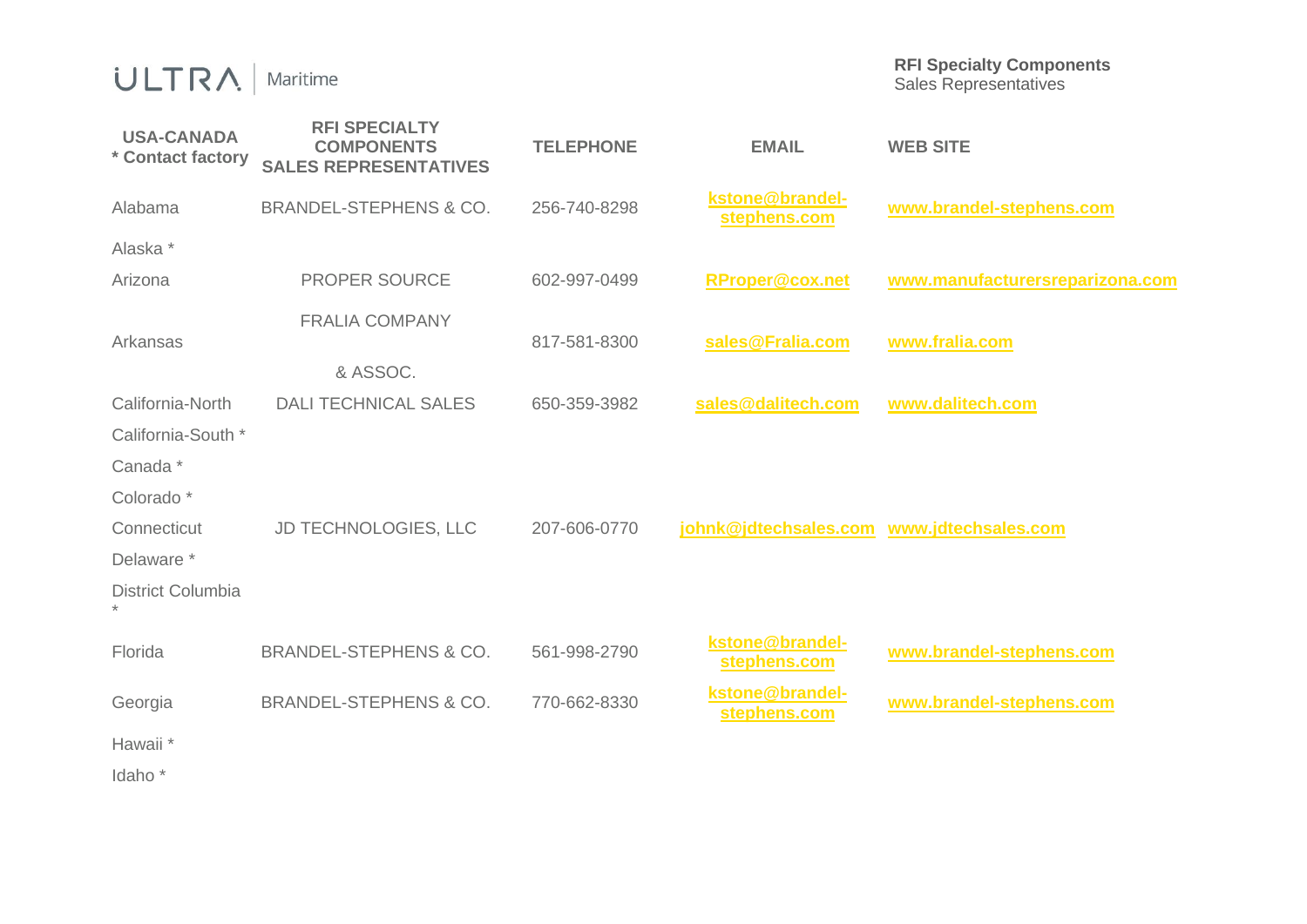## $ULTRA$  | Maritime

Illinois \*

| Indiana                | <b>CRP TECHNICAL</b><br><b>SOLUTIONS</b> | 269-364-0097 | John@crptech.com                          | www.crptech.com                 |
|------------------------|------------------------------------------|--------------|-------------------------------------------|---------------------------------|
| lowa *                 |                                          |              |                                           |                                 |
| Kansas*                |                                          |              |                                           |                                 |
| Kentucky               | <b>CRP TECHNICAL</b><br><b>SOLUTIONS</b> | 269-364-0097 | John@crptech.com                          | www.crptech.com                 |
| Louisiana              | <b>FRALIA COMPANY &amp;</b><br>ASSOC.    | 817-581-8300 | sales@Fralia.com                          | www.fralia.com                  |
| Maine                  | <b>JD TECHNOLOGIES, LLC</b>              | 207-606-0770 | johnk@jdtechsales.com                     | www.jdtechsales.com             |
| Maryland               | <b>BRANDEL-STEPHENS &amp; CO.</b>        | 410-544-8681 | kstone@brandel-<br>stephens.com           | www.brandel-stephens.com        |
| <b>Massachusetts</b>   | JD TECHNOLOGIES, LLC                     | 207-606-0770 | johnk@jdtechsales.com                     | www.jdtechsales.com             |
| Michigan               | <b>CRP TECHNICAL</b><br><b>SOLUTIONS</b> | 269-364-0097 | John@crptech.com                          | www.crptech.com                 |
| Minnesota *            |                                          |              |                                           |                                 |
| Mississippi            | <b>BRANDEL-STEPHENS &amp; CO.</b>        | 256-740-8298 | kstone@brandel-<br>stephens.com           | www.brandel-stephens.com        |
| Missouri <sup>*</sup>  |                                          |              |                                           |                                 |
| Montana <sup>*</sup>   |                                          |              |                                           |                                 |
| Nebraska*              |                                          |              |                                           |                                 |
| Nevada *               |                                          |              |                                           |                                 |
| Nevada-Clark<br>County | <b>PROPER SOURCE</b>                     | 602-997-0499 | <b>RProper@cox.net</b>                    | www.manufacturersreparizona.com |
| New Hampshire          | JD TECHNOLOGIES, LLC                     | 207-606-0770 | johnk@jdtechsales.com www.jdtechsales.com |                                 |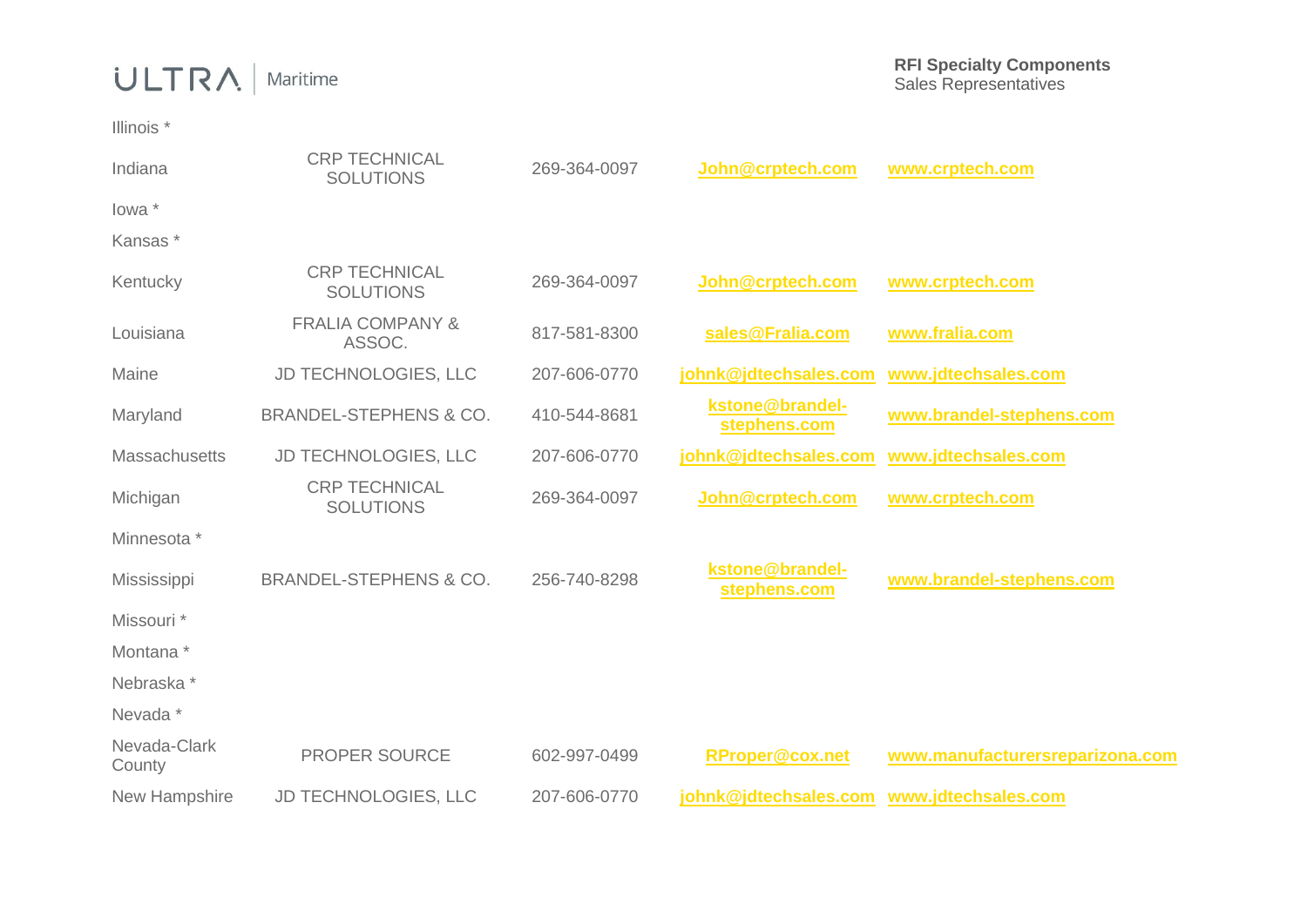## ULTRA | Maritime

New Jersey-North

New Jersey-South \*

\*

| <b>New Mexico</b>           | <b>PROPER SOURCE</b>                     | 602-997-0499 | <b>RProper@cox.net</b>          | www.manufacturersreparizona.com |
|-----------------------------|------------------------------------------|--------------|---------------------------------|---------------------------------|
| New York-<br>Upstate        | L.D.ALLEN                                | 315-431-1001 | Sales@LDAllen.com               | www.ldallen.com                 |
| New York-Metro <sup>*</sup> |                                          |              |                                 |                                 |
| North Carolina              | <b>BRANDEL-STEPHENS &amp; CO.</b>        | 336-274-6952 | kstone@brandel-<br>stephens.com | www.brandel-stephens.com        |
| North Dakota *              |                                          |              |                                 |                                 |
| Ohio                        | <b>CRP TECHNICAL</b><br><b>SOLUTIONS</b> | 269-364-0097 | John @crptech.com               | www.crptech.com                 |
| Oklahoma                    | <b>FRALIA COMPANY &amp;</b><br>ASSOC.    | 817-581-8300 | sales@Fralia.com                | www.fralia.com                  |
| Oregon <sup>*</sup>         |                                          |              |                                 |                                 |
| Pennsylvania *              |                                          |              |                                 |                                 |
| Rhode Island                | <b>JD TECHNOLOGIES, LLC</b>              | 207-606-0770 | johnk@jdtechsales.com           | www.jdtechsales.com             |
| South Carolina              | <b>BRANDEL-STEPHENS &amp; CO.</b>        | 336-274-6952 | kstone@brandel-<br>stephens.com | www.brandel-stephens.com        |
| South Dakota *              |                                          |              |                                 |                                 |
| <b>Tennessee</b>            | <b>BRANDEL-STEPHENS &amp; CO.</b>        | 256-740-8298 | kstone@brandel-<br>stephens.com | www.brandel-stephens.com        |
| Texas                       | <b>FRALIA COMPANY &amp;</b><br>ASSOC.    | 817-581-8300 | sales@Fralia.com                | www.fralia.com                  |